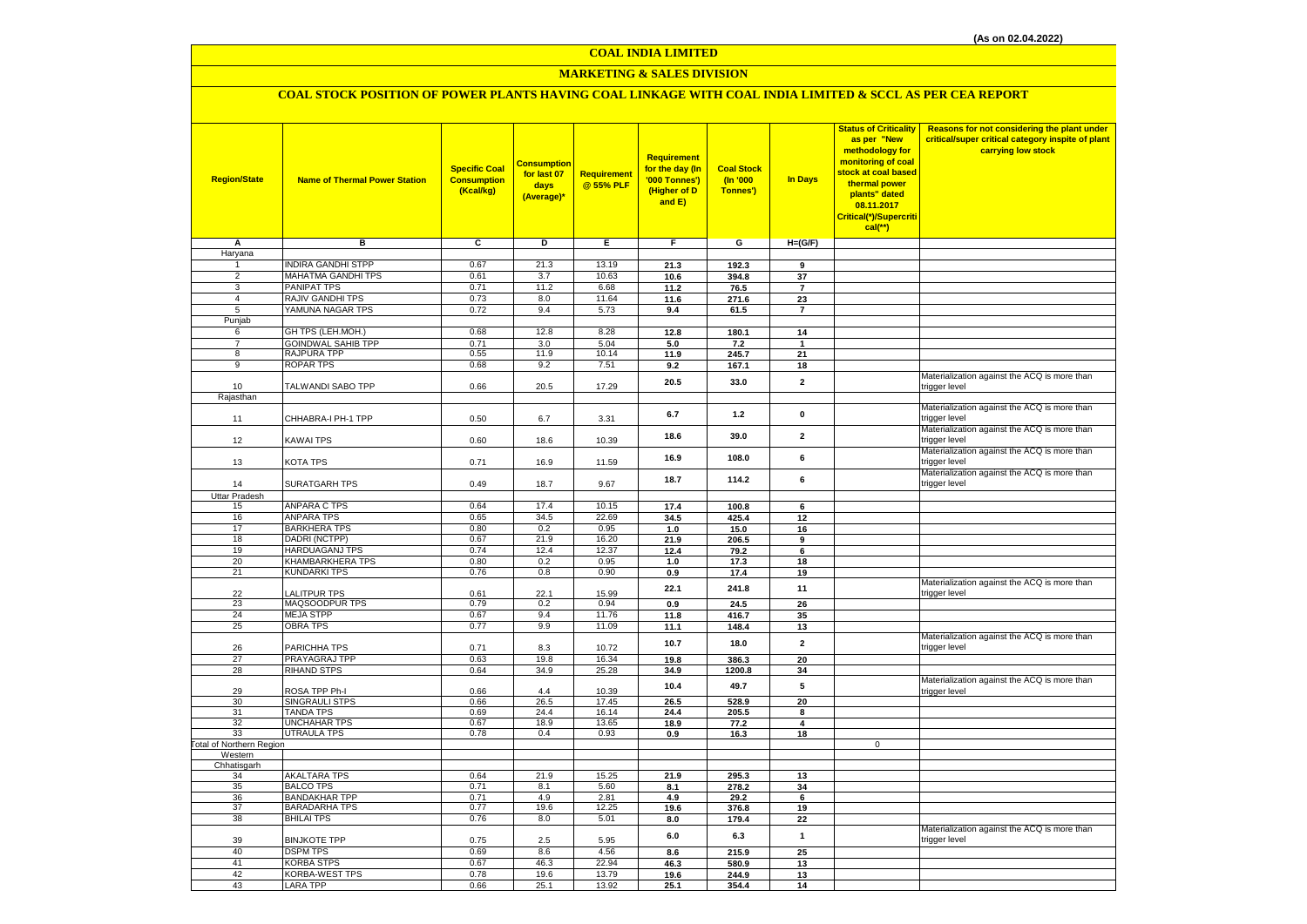### **MARKETING & SALES DIVISION**

### **COAL STOCK POSITION OF POWER PLANTS HAVING COAL LINKAGE WITH COAL INDIA LIMITED & SCCL AS PER CEA REPORT**

| <b>Region/State</b>    | <b>Name of Thermal Power Station</b>     | <b>Specific Coal</b><br><b>Consumption</b><br>(Kcal/kg) | <mark>Consumption</mark><br>for last 07<br>days<br>(Average)* | <b>Requirement</b><br>@ 55% PLF | <b>Requirement</b><br>for the day (In<br>'000 Tonnes')<br>(Higher of D<br>and E) | <b>Coal Stock</b><br>(In '000<br>Tonnes') | <b>In Days</b>          | <b>Status of Criticality</b><br>as per "New<br>methodology for<br>monitoring of coal<br>stock at coal based<br>thermal power<br>plants" dated<br>08.11.2017<br>Critical(*)/Supercriti<br>$cal$ (**) | Reasons for not considering the plant under<br>critical/super critical category inspite of plant<br>carrying low stock |
|------------------------|------------------------------------------|---------------------------------------------------------|---------------------------------------------------------------|---------------------------------|----------------------------------------------------------------------------------|-------------------------------------------|-------------------------|-----------------------------------------------------------------------------------------------------------------------------------------------------------------------------------------------------|------------------------------------------------------------------------------------------------------------------------|
| Α                      | в                                        | c                                                       | Þ                                                             | Е                               | F                                                                                | G                                         | $H=(G/F)$               |                                                                                                                                                                                                     |                                                                                                                        |
|                        | <b>NAWAPARA TPP</b>                      | 0.79                                                    |                                                               | 6.28                            | 6.3                                                                              | $1.2$                                     | 0                       |                                                                                                                                                                                                     | Materialization against the ACQ is more than                                                                           |
| 44                     |                                          |                                                         | 2.4                                                           |                                 |                                                                                  |                                           |                         |                                                                                                                                                                                                     | trigger level                                                                                                          |
| 45                     | <b>PATHADI TPP</b>                       | 0.65                                                    | 7.5                                                           | 5.18                            | 7.5                                                                              | 147.9                                     | 20                      |                                                                                                                                                                                                     |                                                                                                                        |
| 46                     | SIPAT STPS                               | 0.68                                                    | 30.5                                                          | 26.62                           | 30.5                                                                             | 608.3                                     | 20                      |                                                                                                                                                                                                     |                                                                                                                        |
| 47                     | <b>TAMNAR TPP</b>                        | 0.84                                                    | 26.5                                                          | 26.52                           | 26.5                                                                             | 110.3                                     | 4                       |                                                                                                                                                                                                     | Materialization against the ACQ is more than<br>trigger level                                                          |
|                        |                                          |                                                         |                                                               |                                 | 24.8                                                                             | 202.5                                     | 8                       |                                                                                                                                                                                                     | Materialization against the ACQ is more than                                                                           |
| 48<br>Gujarat          | <b>JCHPINDA TPP</b>                      | 0.75                                                    | 24.8                                                          | 14.22                           |                                                                                  |                                           |                         |                                                                                                                                                                                                     | trigger level                                                                                                          |
|                        |                                          |                                                         |                                                               |                                 |                                                                                  |                                           |                         |                                                                                                                                                                                                     | Materialization against the ACQ is more than                                                                           |
| 49                     | <b>GANDHI NAGAR TPS</b>                  | 0.69                                                    | 8.7                                                           | 5.71                            | 8.7                                                                              | 122.5                                     | 14                      |                                                                                                                                                                                                     | trigger level                                                                                                          |
| 50                     | SABARMATI (D-F STATIONS)                 | 0.57                                                    | 4.8                                                           | 2.74                            | 4.8                                                                              | 30.7                                      | #REF!                   |                                                                                                                                                                                                     |                                                                                                                        |
| 51                     | UKAI TPS                                 | 0.67                                                    | 16.1                                                          | 9.85                            | 16.1                                                                             | 87.7                                      | 5                       |                                                                                                                                                                                                     | Materialization against the ACQ is more than<br>trigger level                                                          |
| 52                     | <b>WANAKBORI TPS</b>                     | 0.67                                                    | 26.9                                                          | 20.22                           | 26.9                                                                             | 58.6                                      | $\mathbf{2}$            |                                                                                                                                                                                                     | Materialization against the ACQ is more than<br>trigger level                                                          |
| Madhya Pradesh         |                                          |                                                         |                                                               |                                 |                                                                                  |                                           |                         |                                                                                                                                                                                                     |                                                                                                                        |
| 53<br>54               | AMARKANTAK EXT TPS<br><b>ANUPPUR TPP</b> | 0.65<br>0.65                                            | 2.7<br>16.4                                                   | 1.80<br>10.31                   | 2.7<br>16.4                                                                      | 43.7<br>335.0                             | 16<br>20                |                                                                                                                                                                                                     |                                                                                                                        |
| 55                     | <b>BINA TPS</b>                          | 0.74                                                    | 7.5                                                           | 4.88                            | 7.5                                                                              | 53.9                                      | $\overline{7}$          |                                                                                                                                                                                                     |                                                                                                                        |
|                        |                                          |                                                         |                                                               |                                 | 20.6                                                                             | 97.2                                      | 5                       |                                                                                                                                                                                                     | Materialization against the ACQ is more than                                                                           |
| 56                     | GADARWARA TPP                            | 0.66                                                    | 20.6                                                          | 13.93                           | 10.4                                                                             | 177.1                                     | 17                      |                                                                                                                                                                                                     | trigger level<br>Materialization against the ACQ is more than                                                          |
| 57<br>58               | KHARGONE STPP<br>SANJAY GANDHI TPS       | 0.60<br>0.82                                            | 9.0<br>17.6                                                   | 10.45<br>14.57                  |                                                                                  |                                           |                         |                                                                                                                                                                                                     | trigger level<br>Non payment of dues                                                                                   |
| 59                     | SATPURA TPS                              | 0.67                                                    | 7.4                                                           | 11.79                           | 17.6<br>11.8                                                                     | 46.7<br>22.2                              | 3<br>$\overline{2}$     |                                                                                                                                                                                                     | Non Payment of Dues                                                                                                    |
| 60                     | <b>SEIONI TPP</b>                        | 0.64                                                    | 8.7                                                           | 5.06                            | 8.7                                                                              | 146.3                                     | 17                      |                                                                                                                                                                                                     |                                                                                                                        |
| 61                     | SHREE SINGAJI TPP                        | 0.71                                                    | 24.2                                                          | 23.50                           | 24.2                                                                             | 91.9                                      | $\overline{\mathbf{4}}$ |                                                                                                                                                                                                     | Non Payment of Dues                                                                                                    |
| 62                     | <b>VINDHYACHAL STPS</b>                  | 0.69                                                    | 55.9                                                          | 43.60                           | 55.9                                                                             | 1607.0                                    | 29                      |                                                                                                                                                                                                     |                                                                                                                        |
| Maharashtra            |                                          |                                                         |                                                               |                                 |                                                                                  |                                           |                         |                                                                                                                                                                                                     | Materialization against the ACQ is more than                                                                           |
| 63                     | AMRAVATI TPS                             | 0.62                                                    | 16.3                                                          | 11.07                           | 16.3                                                                             | 62.1                                      | $\overline{\mathbf{4}}$ |                                                                                                                                                                                                     | trigger level                                                                                                          |
| 64                     | <b>BHUSAWAL TPS</b>                      | 0.72                                                    | 15.2                                                          | 11.44                           | 15.2                                                                             | 26.3                                      | $\overline{2}$          |                                                                                                                                                                                                     | Non payment of dues                                                                                                    |
| 65                     | <b>BUTIBORI TPP</b>                      | 0.67                                                    | 0.0                                                           | 5.31                            | 5.3                                                                              | 59.7                                      | 11                      |                                                                                                                                                                                                     |                                                                                                                        |
| 66                     | CHANDRAPUR(MAHARASHTRA) STPS             | 0.78                                                    | 39.2                                                          | 30.17                           | 39.2                                                                             | 337.1                                     | 9                       |                                                                                                                                                                                                     | Non payment of dues                                                                                                    |
| 67                     | DAHANU TPS                               | 0.62                                                    | 6.6                                                           | 4.09                            | 6.6                                                                              | 3.5                                       | $\mathbf{1}$            |                                                                                                                                                                                                     | Materialization against the ACQ is more than<br>trigger level                                                          |
| 68                     | DHARIWAL TPP                             | 0.67                                                    | 7.5                                                           | 5.34                            | 7.5                                                                              | 78.5                                      | 10                      |                                                                                                                                                                                                     | Materialization against the ACQ is more than<br>trigger level                                                          |
| 69                     | <b>GMR WARORA TPS</b>                    | 0.67                                                    | 8.3                                                           | 5.29                            | 8.3                                                                              | 14.3                                      | $\mathbf{2}$            |                                                                                                                                                                                                     | Materialization against the ACQ is more than<br>trigger level                                                          |
| 70                     | KHAPARKHEDA TPS                          | 0.89                                                    | 21.2                                                          | 15.72                           | 21.2                                                                             | 179.3                                     | 8                       |                                                                                                                                                                                                     |                                                                                                                        |
| 71                     | KORADI TPS                               | 0.76                                                    | 27.7                                                          | 22.08                           | 27.7                                                                             | 62.7                                      | $\mathbf{2}$            |                                                                                                                                                                                                     | Non payment of dues                                                                                                    |
| 72                     | <b>MAUDA TPS</b>                         | 0.70                                                    | 25.2                                                          | 21.29                           | 25.2                                                                             | 159.1                                     | 6                       |                                                                                                                                                                                                     | Non payment of dues                                                                                                    |
| 73<br>74               | <b>NASIK TPS</b><br><b>PARAS TPS</b>     | 0.81<br>0.74                                            | 4.8<br>6.6                                                    | 6.72<br>4.90                    | 6.7                                                                              | 32.0                                      | 5<br>5                  |                                                                                                                                                                                                     | Non payment of dues                                                                                                    |
| 75                     | <b>PARLITPS</b>                          | 0.67                                                    | 6.4                                                           | 6.65                            | 6.6<br>6.7                                                                       | 34.4<br>33.6                              | 5                       |                                                                                                                                                                                                     | Non payment of dues                                                                                                    |
| 76                     | <b>SOLAPUR STPS</b>                      | 0.56                                                    | 16.9                                                          | 9.73                            | 16.9                                                                             | 39.0                                      | $\overline{2}$          |                                                                                                                                                                                                     | Materialization against the ACQ is more than<br>trigger level                                                          |
|                        |                                          |                                                         |                                                               |                                 | 46.4                                                                             | 202.1                                     | $\overline{\mathbf{4}}$ |                                                                                                                                                                                                     | Materialization against the ACQ is more than                                                                           |
| 77<br>78               | <b>TIRORA TPS</b><br>WARDHA WARORA TPP   | 0.66<br>0.66                                            | 46.4<br>4.3                                                   | 28.73<br>4.71                   | 4.7                                                                              | 180.7                                     | 38                      |                                                                                                                                                                                                     | trigger level                                                                                                          |
| otal of Western Region |                                          |                                                         |                                                               |                                 |                                                                                  |                                           |                         | $\mathbf 0$                                                                                                                                                                                         |                                                                                                                        |
| Southern               |                                          |                                                         |                                                               |                                 |                                                                                  |                                           |                         |                                                                                                                                                                                                     |                                                                                                                        |
| Andhra Pradesh         |                                          |                                                         |                                                               |                                 |                                                                                  |                                           |                         |                                                                                                                                                                                                     | Materialization against the ACQ is more than                                                                           |
| 79                     | DAMODARAM SANJEEVAIAH TPS                | 0.66                                                    | 11.1                                                          | 13.85                           | 13.8                                                                             | 68.9                                      | ${\bf 5}$               |                                                                                                                                                                                                     | trigger level                                                                                                          |
| 80                     | Dr. N.TATA RAO TPS                       | 0.77                                                    | 28.8                                                          | 17.90                           | 28.8                                                                             | 51.5                                      | $\mathbf{2}$            |                                                                                                                                                                                                     | Materialization against the ACQ is more than<br>trigger level                                                          |
| 81                     | PAINAMPURAM TPP                          | 0.59                                                    | 19.1                                                          | 10.21                           | 19.1                                                                             | 70.2                                      | 4                       |                                                                                                                                                                                                     |                                                                                                                        |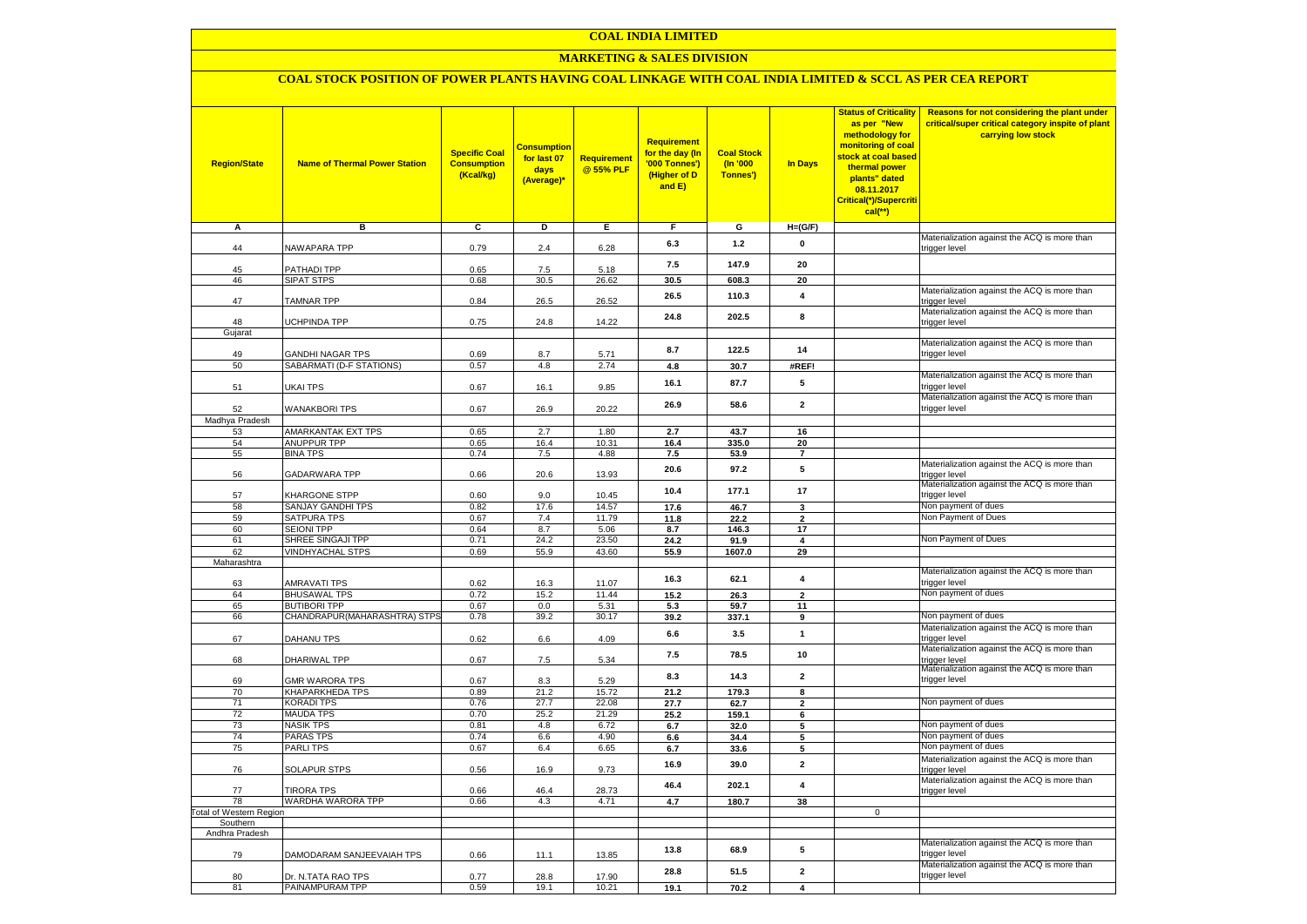### **MARKETING & SALES DIVISION**

# **COAL STOCK POSITION OF POWER PLANTS HAVING COAL LINKAGE WITH COAL INDIA LIMITED & SCCL AS PER CEA REPORT**

| <b>Region/State</b>             | <b>Name of Thermal Power Station</b>              | <b>Specific Coal</b><br><b>Consumption</b><br>(Kcal/kg) | <b>Consumption</b><br>for last 07<br>days<br>(Average)* | Requirement<br>@ 55% PLF | <b>Requirement</b><br>for the day (In<br>'000 Tonnes')<br>(Higher of D<br>and E) | <b>Coal Stock</b><br>(In '000<br>Tonnes') | In Days                 | <b>Status of Criticality</b><br>as per "New<br>methodology for<br>monitoring of coal<br>stock at coal based<br>thermal power<br>plants" dated<br>08.11.2017<br>Critical(*)/Supercriti<br>$cal$ (**) | Reasons for not considering the plant under<br>critical/super critical category inspite of plant<br>carrying low stock |
|---------------------------------|---------------------------------------------------|---------------------------------------------------------|---------------------------------------------------------|--------------------------|----------------------------------------------------------------------------------|-------------------------------------------|-------------------------|-----------------------------------------------------------------------------------------------------------------------------------------------------------------------------------------------------|------------------------------------------------------------------------------------------------------------------------|
| Α                               | в                                                 | c                                                       | Þ                                                       | Ε                        | F                                                                                | G                                         | $H=(G/F)$               |                                                                                                                                                                                                     | Materialization against the ACQ is more than                                                                           |
| 82                              | RAYALASEEMA TPS                                   | 0.76                                                    | 18.5                                                    | 16.60                    | 18.5                                                                             | 26.7                                      | $\mathbf{1}$            |                                                                                                                                                                                                     | trigger level                                                                                                          |
| 83                              | <b>SIMHADRI</b>                                   | 0.78                                                    | 30.7                                                    | 20.54                    | 30.7                                                                             | 272.1                                     | 9                       |                                                                                                                                                                                                     |                                                                                                                        |
| 84                              | SGPL TPP                                          | 0.53                                                    | 15.8                                                    | 9.26                     | 15.8                                                                             | 12.6                                      | $\mathbf{1}$            |                                                                                                                                                                                                     | Materialization against the ACQ is more than<br>trigger level                                                          |
| 85                              | <b>VIZAG TPP</b>                                  | 0.67                                                    | 6.3                                                     | 9.20                     | 9.2                                                                              | 30.4                                      | 3                       |                                                                                                                                                                                                     |                                                                                                                        |
| Karnataka                       |                                                   |                                                         |                                                         |                          |                                                                                  |                                           |                         |                                                                                                                                                                                                     | Materialization against the ACQ is more than                                                                           |
| 86                              | <b>BELLARY TPS</b>                                | 0.63                                                    | 18.3                                                    | 14.23                    | 18.3                                                                             | 37.5                                      | $\mathbf{2}$            |                                                                                                                                                                                                     | trigger level                                                                                                          |
| 87                              | KUDGI STPP                                        | 0.63                                                    | 24.4                                                    | 19.90                    | 24.4                                                                             | 54.0                                      | $\overline{2}$          |                                                                                                                                                                                                     | Materialization against the ACQ is more than<br>trigger level                                                          |
| 88                              | RAICHUR TPS                                       | 0.66                                                    | 14.2                                                    | 14.98                    | 15.0                                                                             | 60.9                                      | $\overline{\mathbf{4}}$ |                                                                                                                                                                                                     | Materialization against the ACQ is more than<br>trigger level                                                          |
| 89                              | <b>YERMARUS TPP</b>                               | 0.62                                                    | 13.6                                                    | 13.09                    | 13.6                                                                             | 8.8                                       | $\mathbf{1}$            |                                                                                                                                                                                                     | Materialization against the ACQ is more than                                                                           |
| <b>Tamil Nadu</b>               |                                                   |                                                         |                                                         |                          |                                                                                  |                                           |                         |                                                                                                                                                                                                     | trigger level                                                                                                          |
| 90                              | <b>METTUR TPS</b>                                 | 0.81                                                    | 11.6                                                    | 8.98                     | 11.6                                                                             | 29.0                                      | 3                       |                                                                                                                                                                                                     | Materialization against the ACQ is more than<br>trigger level                                                          |
|                                 |                                                   |                                                         |                                                         |                          | 7.9                                                                              | 49.5                                      | 6                       |                                                                                                                                                                                                     | Materialization against the ACQ is more than                                                                           |
| 91                              | METTUR TPS - II                                   | 0.78                                                    | 7.9                                                     | 6.16                     | 32.8                                                                             | 84.4                                      | 3                       |                                                                                                                                                                                                     | trigger level<br>Materialization against the ACQ is more than                                                          |
| 92                              | NORTH CHENNAI TPS                                 | 0.82                                                    | 32.8                                                    | 19.78                    |                                                                                  |                                           |                         |                                                                                                                                                                                                     | trigger level<br>Materialization against the ACQ is more than                                                          |
| 93<br>94                        | <b>TUTICORIN TPS</b><br><b>VALLUR TPP</b>         | 0.96<br>0.72                                            | 11.4<br>24.1                                            | 13.31<br>14.26           | 13.3                                                                             | 39.8                                      | 3                       |                                                                                                                                                                                                     | trigger level                                                                                                          |
| Telangana                       |                                                   |                                                         |                                                         |                          | 24.1                                                                             | 145.9                                     | 6                       |                                                                                                                                                                                                     |                                                                                                                        |
| 95                              | <b>BHADRADRI TPP</b>                              | 0.69                                                    | 13.6                                                    | 9.83                     | 13.6                                                                             | 105.4                                     | 8                       |                                                                                                                                                                                                     |                                                                                                                        |
| 96                              | KAKATIYA TPS                                      | 0.57                                                    | 13.9                                                    | 8.33                     | 13.9                                                                             | 113.3                                     | 8                       |                                                                                                                                                                                                     |                                                                                                                        |
| 97                              | KOTHAGUDEM TPS (NEW)                              | 0.64                                                    | 14.7                                                    | 8.46                     | 14.7                                                                             | 98.9                                      | $\overline{7}$          |                                                                                                                                                                                                     |                                                                                                                        |
| 98                              | KOTHAGUDEM TPS (STAGE-7)                          | 0.50                                                    | 9.3                                                     | 5.23                     | 9.3                                                                              | 83.5                                      | 9                       |                                                                                                                                                                                                     |                                                                                                                        |
| 99<br>100                       | <b>RAMAGUNDEM STPS</b><br><b>RAMAGUNDEM-B TPS</b> | 0.62<br>0.77                                            | 33.1<br>0.8                                             | 21.33<br>0.64            | 33.1                                                                             | 224.4                                     | $\overline{7}$<br>11    |                                                                                                                                                                                                     |                                                                                                                        |
| 101                             | <b>SINGARENI TPP</b>                              | 0.58                                                    | 15.9                                                    | 9.12                     | 0.8<br>15.9                                                                      | 8.3<br>121.3                              | 8                       |                                                                                                                                                                                                     |                                                                                                                        |
| <b>Total of Southern Region</b> |                                                   |                                                         |                                                         |                          |                                                                                  |                                           |                         | $\mathbf 0$                                                                                                                                                                                         |                                                                                                                        |
| Eastern                         |                                                   |                                                         |                                                         |                          |                                                                                  |                                           |                         |                                                                                                                                                                                                     |                                                                                                                        |
| Bihar                           |                                                   |                                                         |                                                         |                          |                                                                                  |                                           |                         |                                                                                                                                                                                                     |                                                                                                                        |
| 102                             | <b>BARAUNI TPS</b>                                | 0.63                                                    | 4.9                                                     | 5.90                     | 5.9                                                                              | 135.7                                     | 23                      |                                                                                                                                                                                                     |                                                                                                                        |
| 103                             | <b>BARHI</b>                                      | 0.67                                                    | 7.9                                                     | 5.84                     | 7.9                                                                              | 132.4                                     | 17                      |                                                                                                                                                                                                     |                                                                                                                        |
| 104                             | <b>BARH II</b>                                    | 0.67                                                    | 15.8                                                    | 11.67                    | 15.8                                                                             | 264.8                                     | 17                      |                                                                                                                                                                                                     | Materialization against the ACQ is more than                                                                           |
| 105                             | KAHALGAON TPS                                     | 0.80                                                    | 29.3                                                    | 24.62                    | 29.3                                                                             | 218.4                                     | $\overline{7}$          |                                                                                                                                                                                                     | trigger level                                                                                                          |
| 106                             | MUZAFFARPUR TPS                                   | 0.77                                                    | 5.6                                                     | 3.95                     | 5.6                                                                              | 81.5                                      | 15                      |                                                                                                                                                                                                     | Materialization against the ACQ is more than<br>trigger level                                                          |
| 107                             | <b>NABINAGAR STPP</b>                             | 0.58                                                    | 18.6                                                    | 10.14                    | 18.6                                                                             | 277.4                                     | 15                      |                                                                                                                                                                                                     |                                                                                                                        |
| 108                             | <b>NABINAGAR TPP</b>                              | 0.69                                                    | 15.8                                                    | 9.06                     | 15.8                                                                             | 78.5                                      | 5                       |                                                                                                                                                                                                     |                                                                                                                        |
| Jharkhand                       |                                                   |                                                         |                                                         |                          |                                                                                  |                                           | 41                      |                                                                                                                                                                                                     |                                                                                                                        |
| 109<br>110                      | BOKARO TPS `A` EXP<br>CHANDRAPURA(DVC) TPS        | 0.57<br>0.61                                            | 6.4<br>6.1                                              | 3.78<br>4.06             | 6.4<br>6.1                                                                       | 263.1<br>166.7                            | 27                      |                                                                                                                                                                                                     |                                                                                                                        |
| 111                             | JOJOBERA TPS                                      | 0.69                                                    | 3.3                                                     | 2.18                     | 3.3                                                                              | 79.0                                      | 24                      |                                                                                                                                                                                                     |                                                                                                                        |
| 112                             | KODARMA TPP                                       | 0.62                                                    | 13.6                                                    | 8.23                     | 13.6                                                                             | 159.0                                     | 12                      |                                                                                                                                                                                                     |                                                                                                                        |
| 113                             | <b>MAHADEV PRASAD STPP</b>                        | 0.70                                                    | 6.5                                                     | 5.01                     | 6.5                                                                              | 45.9                                      | $\overline{7}$          |                                                                                                                                                                                                     | Materialization against the ACQ is more than<br>trigger level                                                          |
| 114                             | <b>MAITHON RB TPP</b>                             | 0.64                                                    | 10.0                                                    | 8.89                     | 10.0                                                                             | 357.2                                     | 36                      |                                                                                                                                                                                                     |                                                                                                                        |
| 115                             | TENUGHAT TPS                                      | 0.75                                                    | 4.6                                                     | 4.16                     | 4.6                                                                              | 37.0                                      | 8                       |                                                                                                                                                                                                     | Materialization against the ACQ is more than<br>trigger level                                                          |
| Odisha                          |                                                   |                                                         |                                                         |                          |                                                                                  |                                           |                         |                                                                                                                                                                                                     |                                                                                                                        |
| 116                             | <b>DARLIPALI STPS</b>                             | 0.71                                                    | 27.3                                                    | 14.95                    | 27.3                                                                             | 387.4                                     | 14                      |                                                                                                                                                                                                     |                                                                                                                        |
| 117                             | <b>DERANG TPP</b>                                 | 0.70                                                    | 18.1                                                    | 11.10                    | 18.1                                                                             | 1171.0                                    | 65                      |                                                                                                                                                                                                     |                                                                                                                        |
| 118                             | <b>IB VALLEY TPS</b>                              | 0.83                                                    | 17.4                                                    | 19.16                    | 19.2                                                                             | 277.7                                     | 14                      |                                                                                                                                                                                                     |                                                                                                                        |
| 119                             | KAMALANGA TPS                                     | 0.72                                                    | 17.5                                                    | 10.02                    | 17.5                                                                             | 99.1                                      | 6                       |                                                                                                                                                                                                     | Materialization against the ACQ is more than<br>trigger level                                                          |